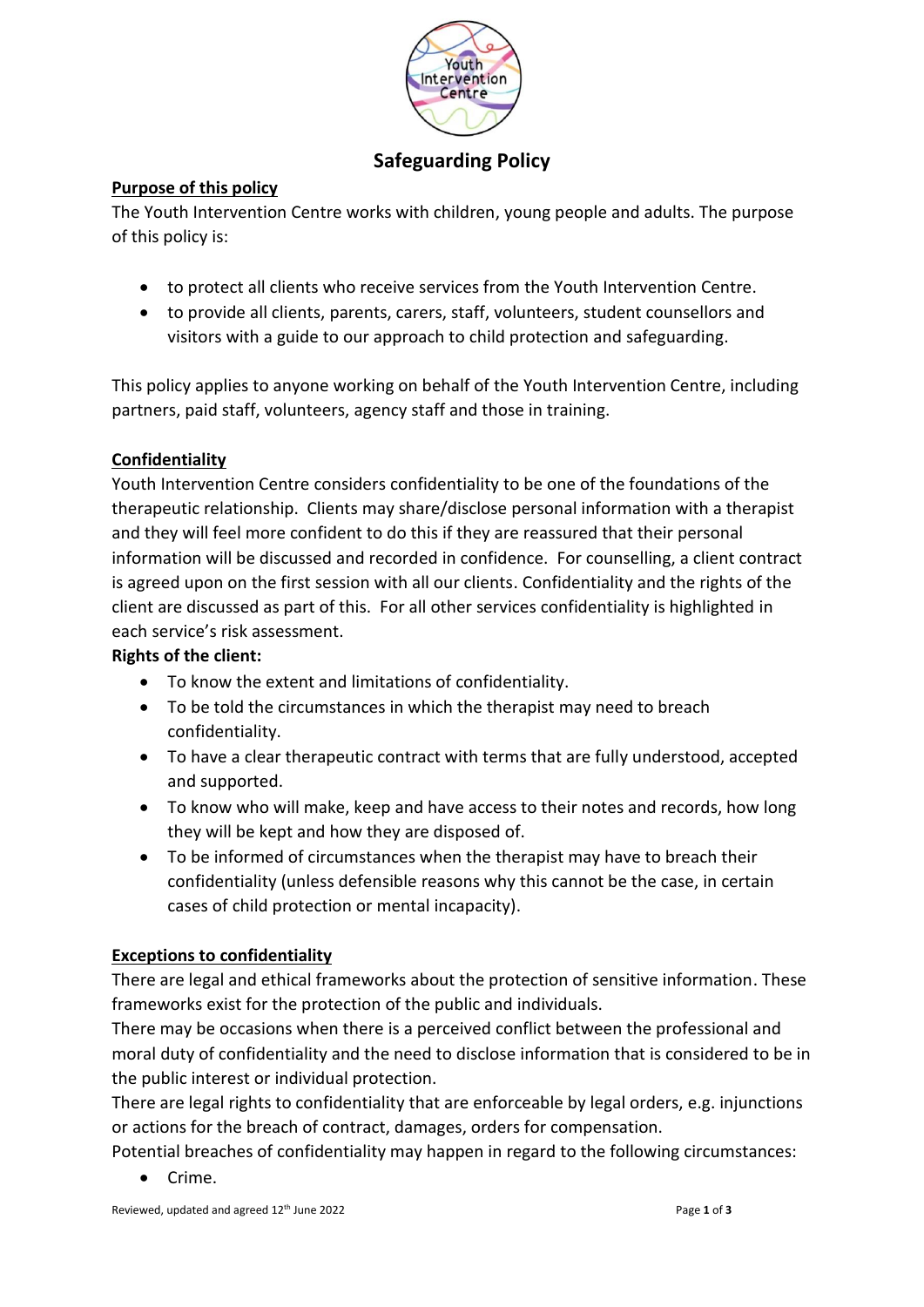- Potential serious harm/death to the client or others.
- Court orders.
- Child protection.

### **Safeguarding statements**

The Youth Intervention Centre strongly believe that:

- No one should ever experience abuse of any kind.
- We have a responsibility to promote the welfare of everyone we come in to contact with, to keep them safe and to practise in a way that protects them.

We recognise that:

- The welfare of our clients is paramount.
- That everyone regardless of age, disability, gender, race, religious beliefs, political beliefs or sexual orientation has a right to equal protection from all types of harm or abuse.
- Some people are additionally vulnerable because of the impact of previous experiences, their level of dependency, communication needs or other issues.
- Working together with all clients, their parents, carers and other agencies or professionals is essential in promoting people's welfare.

# **Keeping People Safe**

We will seek to keep people safe by:

- Valuing, listening to and respecting them.
- Ensuring at least two members of staff are trained to level 3 in Child Protection at all times and regularly partake in refresher courses as necessary, alongside keeping up to date with local adult social care and protection services.
- Developing policies, procedures and training that reflect our best practice.
- Using those policies and procedures to share any concerns or information with agencies who need to know and involving others appropriately.
- Creating and maintaining an environment where everyone can feel safe and protected.
- Sharing information about child protection and safeguarding best practice with everyone we come in to contact with through leaflets, posters, social media, inhouse training and one to one discussion.
- Recruiting staff, volunteers and student counsellors safely, ensuring all necessary checks are made.
- Providing effective management for staff, volunteers and student counsellors through supervision, support, training and quality assurance measures.
- Using our policies and procedures to manage complaints and allegations effectively and appropriately.
- Ensuring we provide a safe physical environment for all service users and visitors by applying health and safety measures in accordance with the law and regulatory guidance and having a robust risk assessment procedure in place.
- Recording and storing information professionally and securely and in line with our privacy policy.